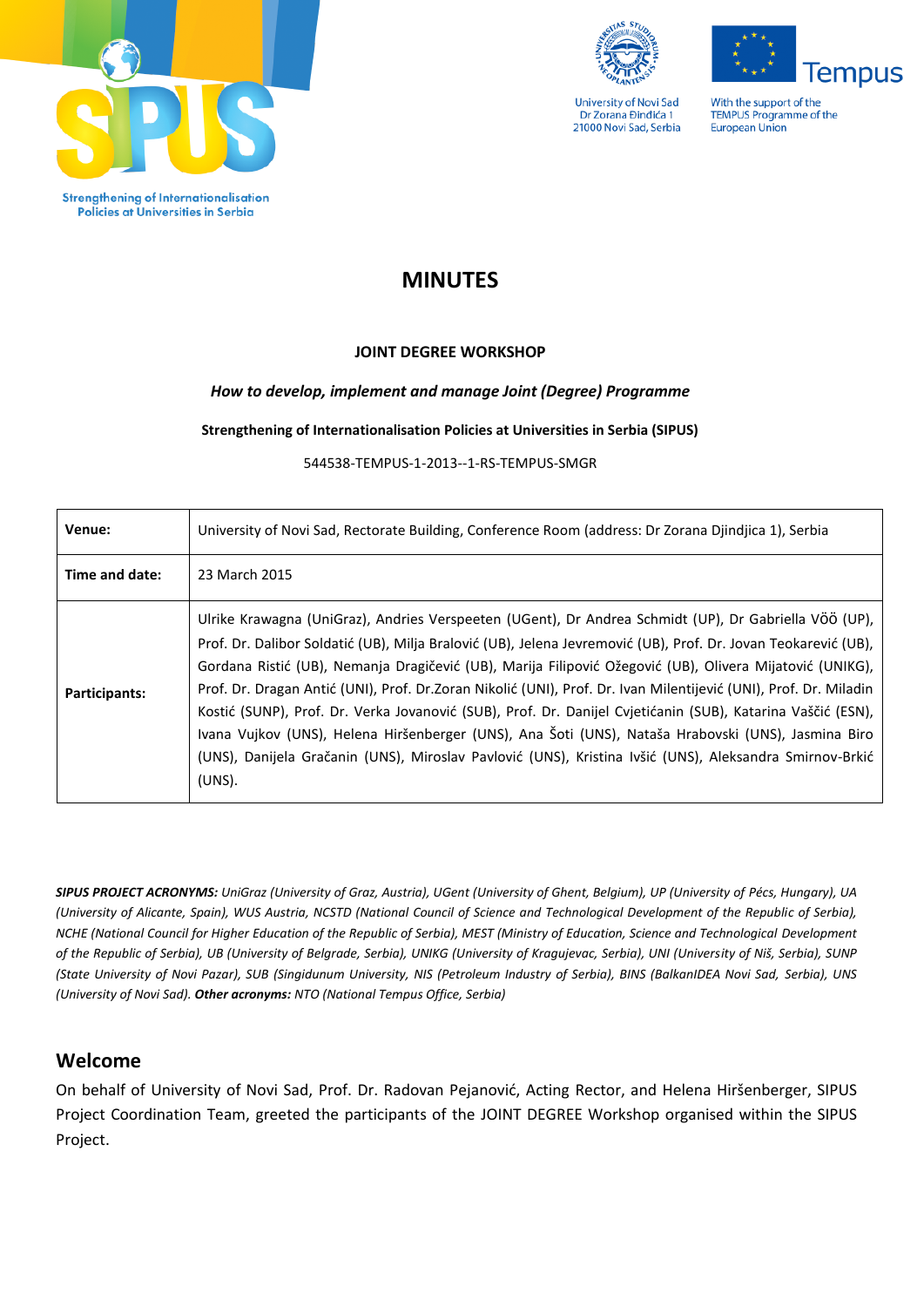



**lempus** 

With the support of the TEMPUS Programme of the **European Union** 

# **Morning session**

The morning session provided a general overview on important topics with regard to the development, implementation and running of a joint (degree) programme, practical inside views of already existing programmes at EU partner institutions, as well as a presentation on the current situation in Serbia when accreditation of joint programmes is concerned.

# All the details are available in the presentations given to SIPUS partners and placed on the SIPUS website.

# **1. Ulrike Krawagna, University of Graz, Austria**:

# *Introduction: Why Joint (Degree) Programmes? Initial Phase & Shaping the Academic and Administrative Legal Frame – Definitions & Terminology*

Ulrike Krawagna, International Relations Office, University of Graz, provided the basic information related to joint degree programmes as well as their evolution at University of Graz, being in charge of their management:

- the joint degree definition
- the advantages/disadvantages of introducing joint degree programmes
- the structure of joint degree programmes
- joint degree programmes at University of Graz
- the joint degree programmes' challenges
- preconditions for successful implementation
- concrete examples of successfully implemented study programmes
- experiences in introducing joint degree programmes in Serbia
- joint degree student administration
- joint degree online application system.

#### **Important remarks made during the presentation:**

 Joint Degree Programme coordinator deals with the logistics, that is, the organisation of meetings etc. and all data referring to the study programme is kept centrally at the coordinating institution. In the study programmes implementation all relevant offices are involved (offices that usually deal with student administration, IROs…). Primarily at University of Graz, International Relations Office is currently in charge of this work, however, there is an internal reorganisation ongoing where certain task will be delegated to other offices as well;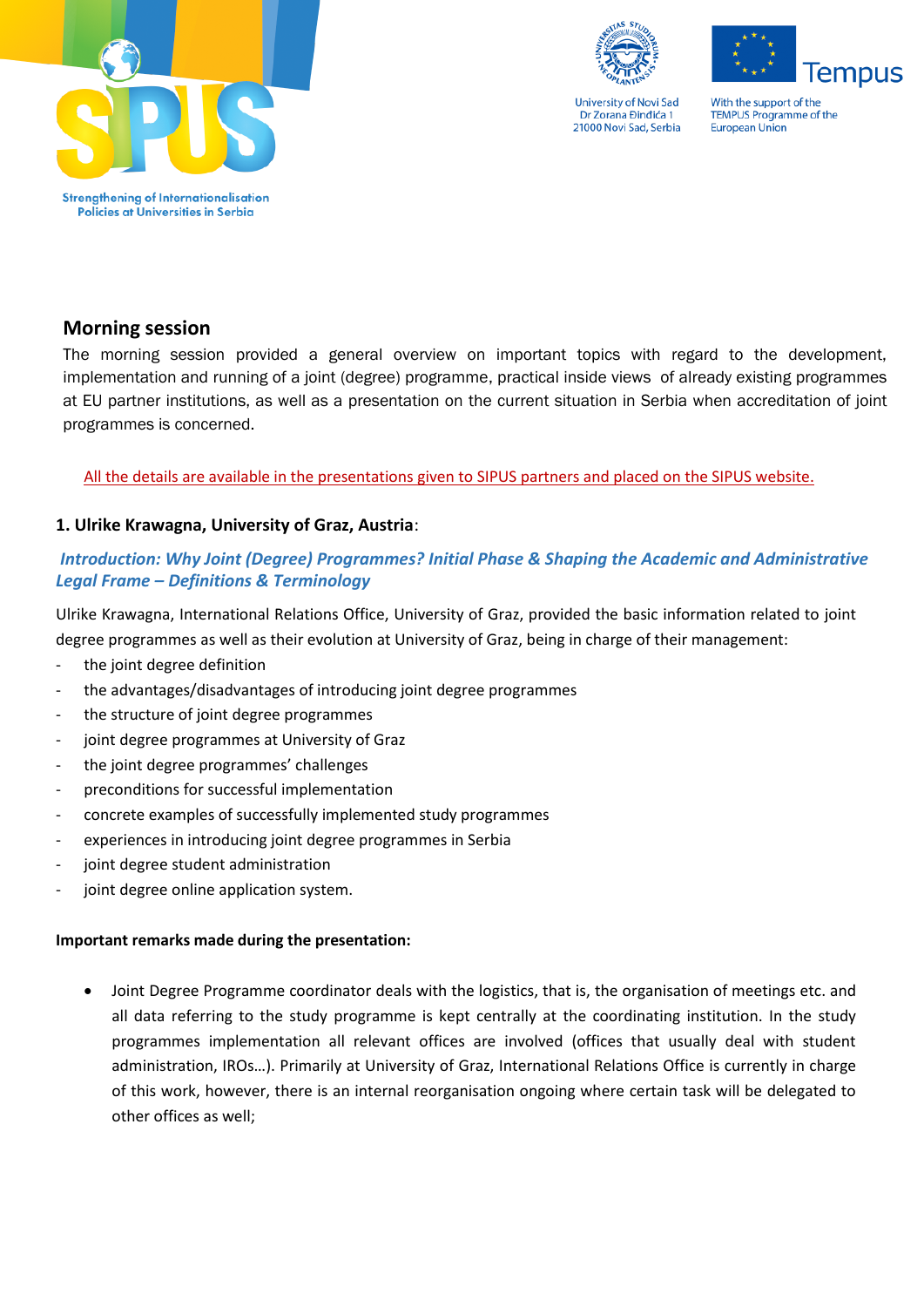





With the support of the TEMPUS Programme of the **European Union** 

**Strengthening of Internationalisation** Policies at Universities in Serbia

> the greatest difficulty they faced during the implementation of joint degree study programmes was the accreditation process in Serbia, since it lasts too long. Furthermore, there are still some legal problems in Serbia concerning issuing of a joint diploma, and the communication with some of the partners in the region was rather problematic (some of them dropped out although they had signed the partnership agreement).

# **2. Andries Verspeeten, University of Ghent, Belgium**:

# *Developing and running of Joint (Degree) Programmes in the EM context – Ghent University's approach*

Mr. Andries Verspeeten, International Relations Office, University of Ghent, gave a short presentation on University of Ghent in terms of BA and MA study programmes taught in English, joint degree programmes within ERASMUS MUNDUS implemented at Ghent University and a number of international students studying at their university. He gave an overview on the following aspects:

- rationale for setting up joint degree programmes
- what kind of impact this had on the university
- their definition of joint programmes and their complementarity with mobility schemes
- development of mobility schemes
- administrative structures supporting joint programmes' management
- the impact of joint study programmes on employability
- sustainability of joint study programmes
- conslusions drawn from previous experiences within ERASMUS MUNDUS programme.

#### **Important remarks made during the presentation:**

- Ghent University is preparing a guide for joint programmes' development
- academic and non-academic staff need to work closely
- the coordinating institution receives 15.000 EUR lump sum for coordination activities, which is sometimes enough for employing a full-time person to manage joint programmes
- teaching staff cannot be funded additionally for these courses, since most of them are actually local programmes included into joint programmes (for which they already get a salary).

# **3. Dr. Andrea Schmidt, University of Pécs, Hungary**

 **Dr. Gabriella Vöö, University of Pécs, Hungary**: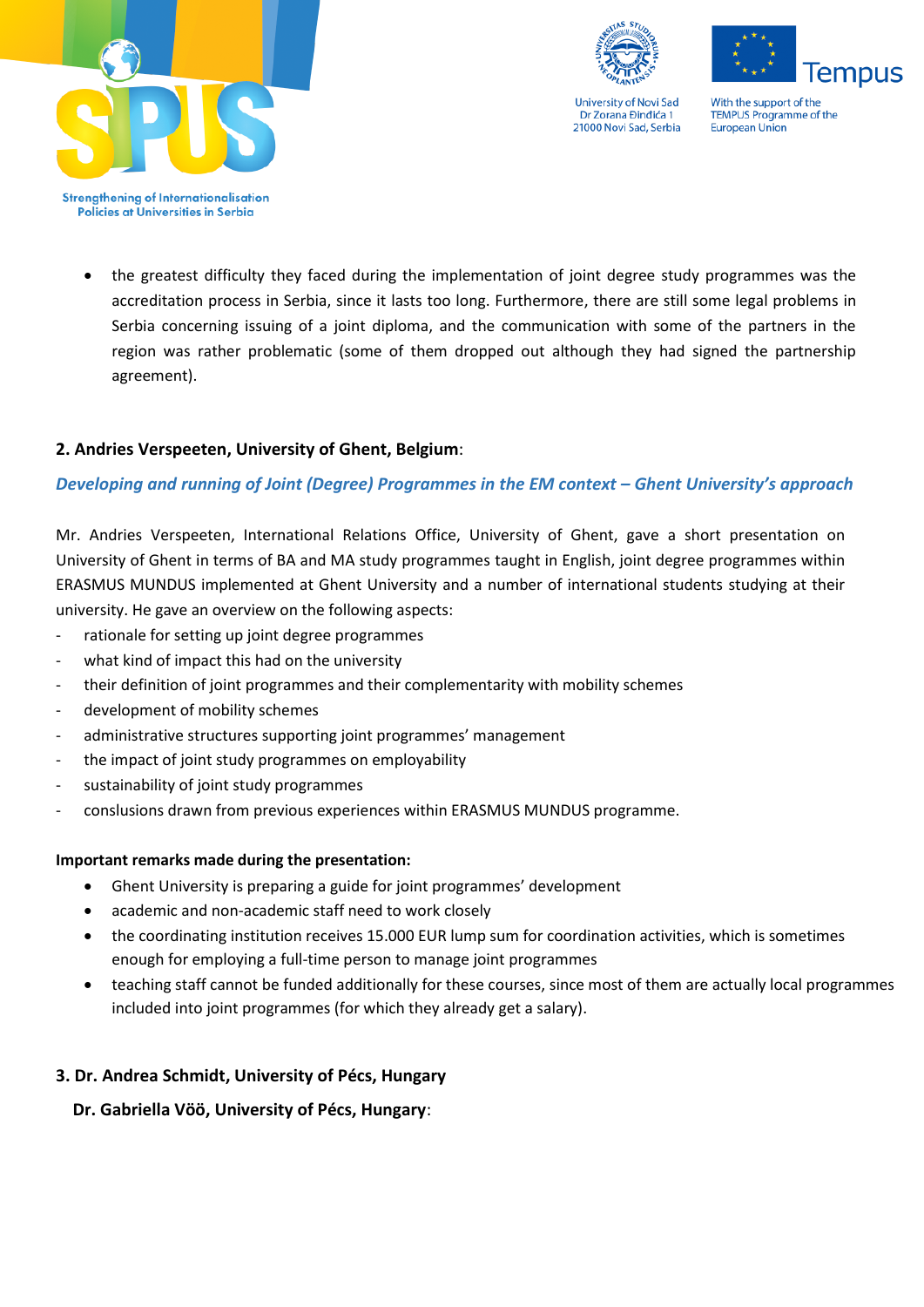





With the support of the TEMPUS Programme of the **European Union** 

# *Developing and running of Joint (Degree) Programmes – practical examples from Hungary*

Dr. Andrea Schmidt, Faculty of Humanities, University of Pécs, presented the joint Master study programme in International Relations ongoing at this university which implementation was financed by Visegrad fund. They have received 200.000 EUR for all three years of its implementation and right now the first generation of students are preparing their master thesis. She also gave a short overview of the consortium partners and the very development of the study programme, as well as the problems they faced during this process.

Her presentation was folowed by the presentation of Dr. Gabriella Vöö, Faculty of Humanities, University of Pécs, who presented the experiences gained through the implementation of joint MA in English and American Literature which is co-coordinated with University of Graz.

# **Important remarks made during the presentation:**

 the problem of legislation is still not resolved (issuing of joint degree diplomas, registration of the study programme, etc).

# **4. Prof. Dr. Dalibor Soldatić, University of Belgrade, Serbia**:

*Current situation in Serbia: Legal framework, national and local structures and procedures – good practices and challenges*

Prof. Soldatić emphasized three issues regarding introduction of joint pregrammes at Serbian universities:

- lack of state/university strategy
- the most successful joint programmes are established between two universities. Multiplication of consortium multiplies problems too
- lack of definition of joint degrees/programmes by EU countries
- accreditation issues should joint programmes be accredited in both countries involved or only in one?
- $\bullet$  joint diploma in Serbia two diplomas are issues instead of one
- how to regulate some other standards? In Serbia there is no possibility of engaging teachers without PhD degree, while in EU there is no such standard
- in Serbia the education system applied is  $4+1+3$  in comparison to EU ( $3+2+3$ )
- credit assignment should be harmonized (EU and non-EU practice)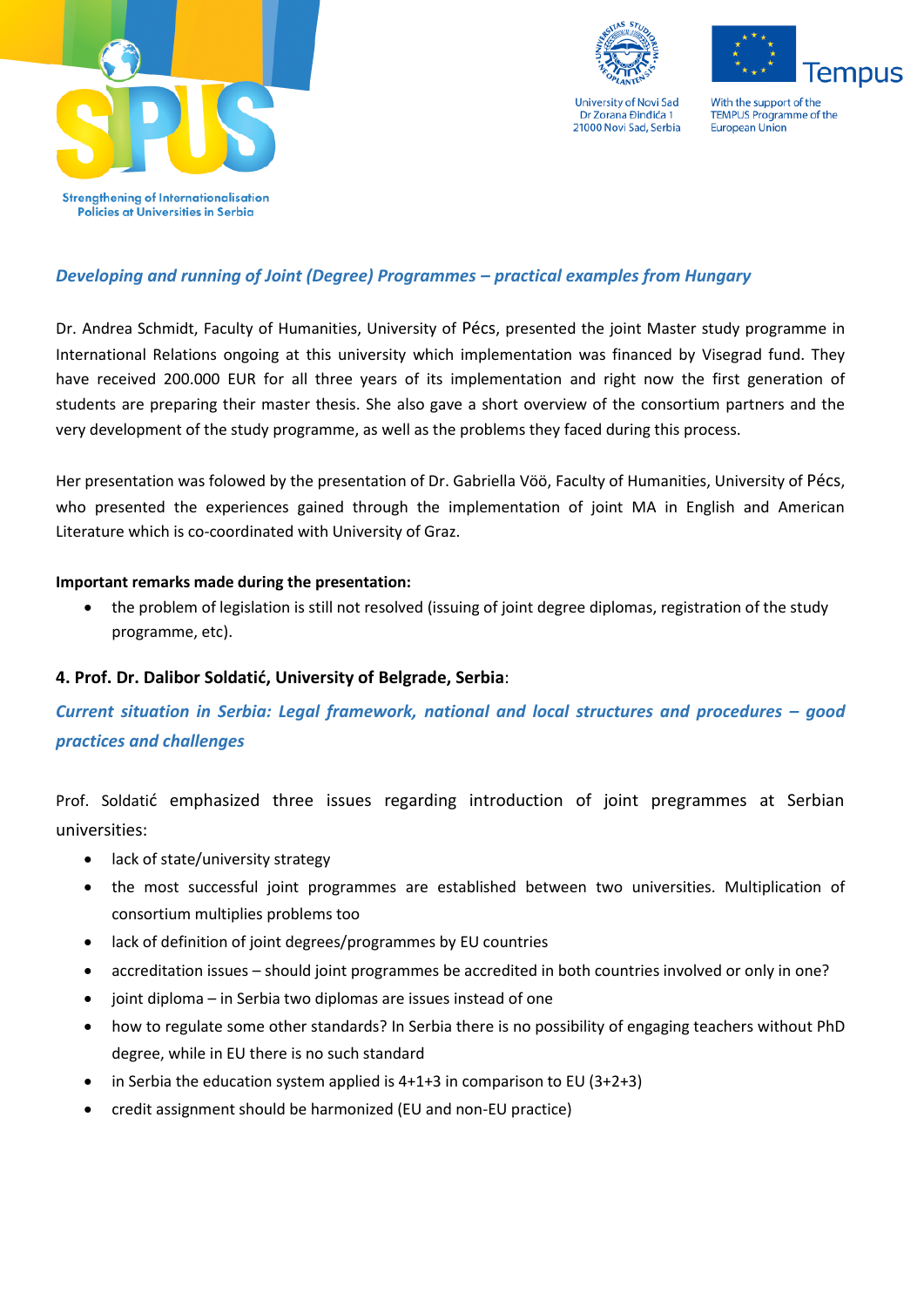





With the support of the TEMPUS Programme of the **European Union** 

**Strengthening of Internationalisation** Policies at Universities in Serbia

- mobility applies only to agreements between universities. In case student participates in the mobility individually, he will loose his status, which means no possibility for individual initiatives
- what level do we prefer for joint programmes? UBG prefers MA and PhD.

# **Important remarks made during the presentation:**

- Law on Higher Education in Serbia includes only one article (no. 26) dedicated to joint studies.
- He also emphasized that every diploma has to have its English version as well.

# **5. Prof. Dr. Ivan Milentijević, Commission for Accreditation and Quality Assurance, Serbia**:

#### *Accreditation of Joint Programmes*

At the very beginning of his presentation, prof. Milentijević pointed out that Serbia, that is Commission for Accreditation does not have so much experience with joint programmes, but still they have some.There is a high diversity in joint programmes in general, thus he provided information on the following:

- general info on joint programmes (structure, participants, practices…)
- general info on joint degrees
- recommendations on how joint study programmes should be created (ENQA standards to be applied)
- specific set of criteria for joint programmes' accreditation should be created
- principles of designing European accreditation approach for Joint programmes
- criteria for evaluation of joint master's programmes
- system of Quality Assurance in Serbia
- the Accreditation Procedure
- standards for accreditation of the study programs of I and II level of studies.

#### **Important remarks made during the presentation:**

 ENQA is aware of all problems referring to accreditation of joint programmes. Therefore they proposed to ministries that ENQA principles to be the basis for joint programmes accreditation.

After all presentations, the discussion was initiated Gordana Ristić, UBG, who has also been the administrator of one interdisciplinary joint programme at University of Belgrade, therefore shared her first-hand experience regarding the accreditation of this study programme. After the programme was accredited, the programme coordinator and participants wanted to improve the content of the programme, therefore they have entered into the process of re-accreditation which has lasted for 1,5 years already and has not been completed yet.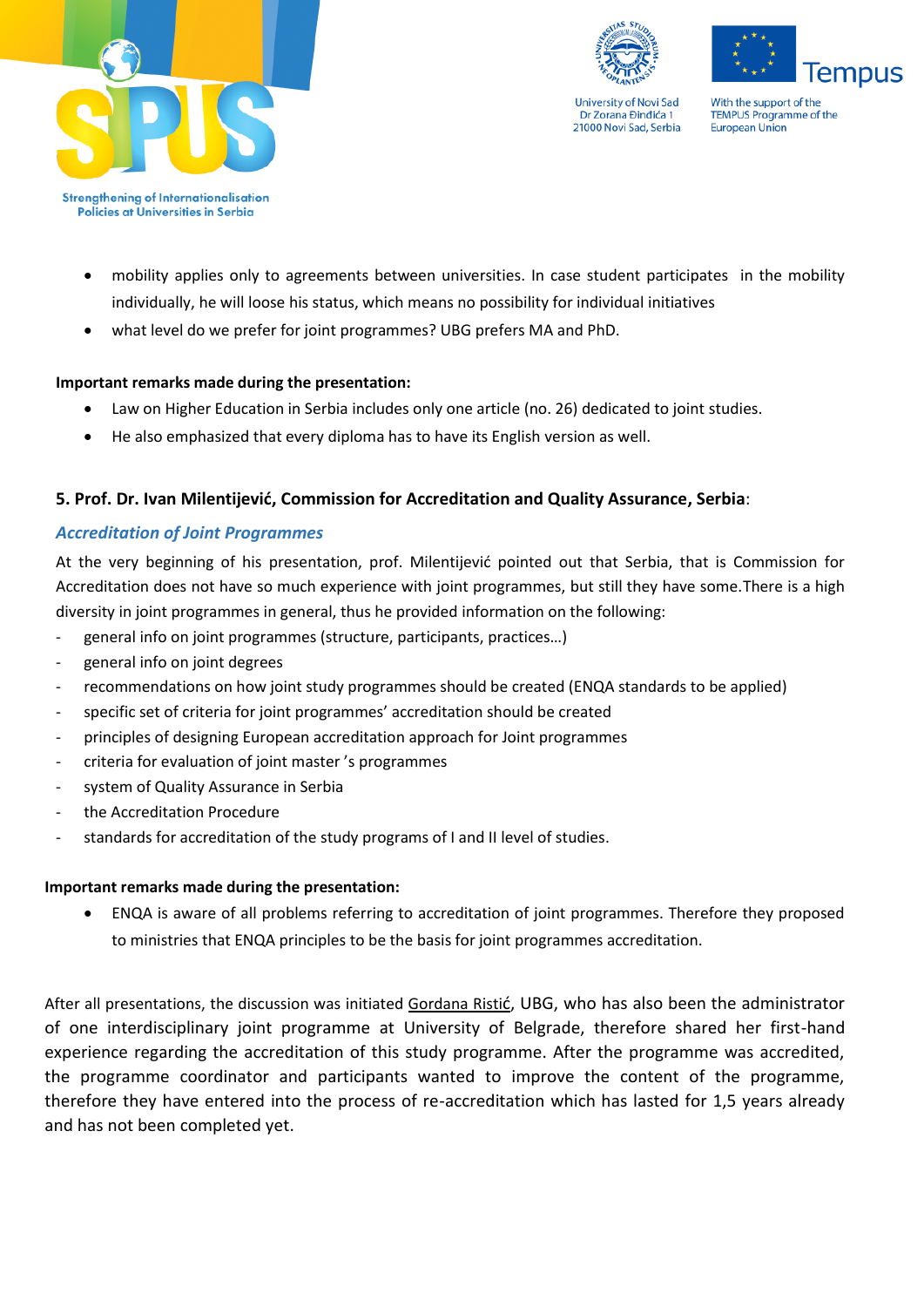





With the support of the **TEMPUS Programme of the European Union** 

Another problem they faced was issuing diploma. Up to this moment, University of Belgrade neither has issued any diploma due to the current bylaws, nor it initiated creation of amendments to these bylaws. Thus she concluded there is no institutional support for joint programmes.

Kristina Ivšić, Faculty of Philosophy, UNS, asked the representative of the Commission whether it is enough if ENQA accreditates a studz programme or this very same programme should be accredited nationally as well? Prof. Milentijević answered that, in case the study programme has been accredited bz one of the national agencies which is the ENQA member, there is no need it to be accredited nationally as well.

Andries Verspeeten draw the attention to a new document for joint programmes endorsed by EU Commission and published on their website created with the purpose to harmonize these standards/procedures, which could serve as a common ground when creating standards for joint programme accreditation.

# **Afternoon session**

Ulrike Krawagna, UniGraz, suggested the afternoon session to be continued in an open discussion and to collect questions and good examples that could be the starting point for further discussion and dialogue with policy makers.

Ivana Vujkov, UNS, pointed out that Serbian universities have the opportunity to participate in new ERASMUS + programme and the idea of SIPUS project is to facilitate this participation as mucg as possible and help to overcome the previous obstackles when implementation of mobility programmes and international projects are concerned.

Marija Filipović Ožegović recommended some previous joint programme coordinators to be consulted, such as the one of ASTROMUNDUS of UBG, when preparing standards and recommendations for joint programmes' accreditation. She also expressed her hope that in 2016 Serbian HEIs will be able to apply for ERASMUS Charter, while in 2017 Serbia could become a full member of ERASMUS + programme.

Ulrike Krawagna expressed her doubt the introducing joint degree programmes is the best option for Serbian universities, since funding these programmes mainly comes from scholarships (from international students) and these fees are pretty high, so the local students cannot afford it. On the comment of prof. Soldatić that the only benefit for universities when ERASMUS + is concerned is to send out students, since the budget is quite limited, Ulrike answered there is some money within ERASMUS +programme for